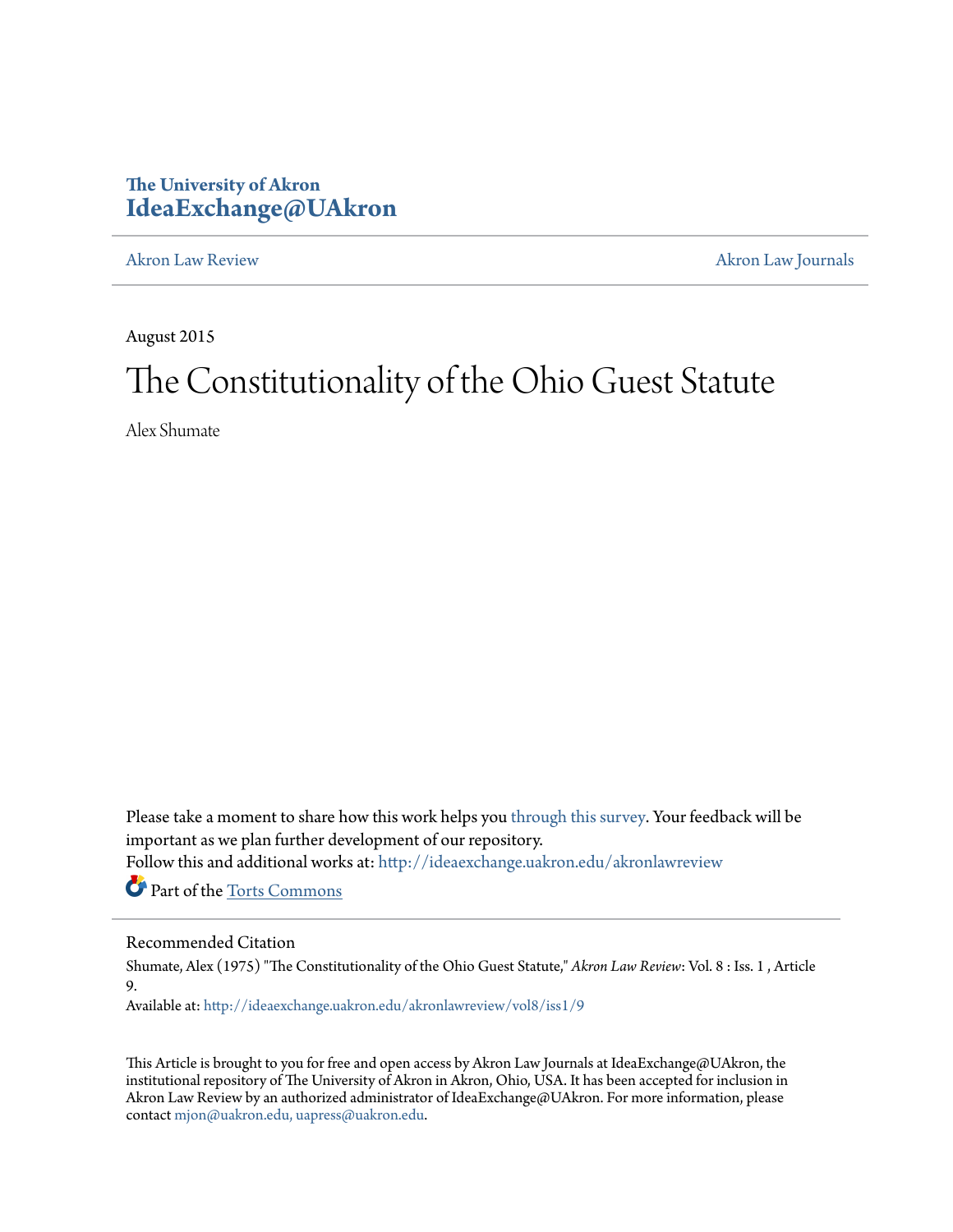# THE **CONSTITUTIONALITY** OF THE OHIO **GUEST STATUTE**

*There is one impact of talent, genius, and excellence uniformly manifested in whatever fields they occur: they make fine fire furnishing creative insights for others working in the same areas.1*

T IS IS **THE MANNER** in which one writer described the court opinion written **by** Mr. Justice Tobriner in *Brown v. Merlo,<sup>2</sup>*the California Supreme Court decision which declared the California automobile guest statute unconstitutional. In *Brown* an automobile guest, alleging both willful misconduct and negligence, brought an action against his host driver for injuries received in an automobile accident which occurred on a California highway. The trial court granted the defendant's motion for summary judgment holding that the state automobile guest statute barred recovery since the plaintiff failed to prove that the accident was caused **by** the driver's willful misconduct or intoxication.3 The plaintiff-guest appealed from the summary judgment, contending that the statute conflicted with the equal protection clauses of both the state<sup>4</sup> and federal<sup>5</sup> constitutions. The California Supreme Court agreed with the plaintiff, asserting that the classifications set forth in the statute "do not bear a substantial and rational relation to the statute's purposes of protecting the hospitality of the host-driver and of preventing collusive lawsuits."<sup>6</sup>

Since *Brown,* four other state courts have declared their state's

**5 U.S. CONST.** amend. **XIV.**

**<sup>1</sup> The** Association of Trial Lawyers of America, **NEWSLETTER, Vol. 17,** No. 2 at **52** (1974).

**<sup>28</sup>** Cal. **App. 3d** 855, **506 P.2d** 212, **106** Cal. Rptr. **399 (1973)** [hereinafter cited as *Brown].*

**s This** was the standard of proof established **by** the California Automobile Guest Statute, **CAL.** VER. **CODE** § **17158** (West **1971):**

No persons riding in or occupying a vehicle owned by him and driven by<br>another person with his permission and no person who as a guest accepts a ride<br>in any vehicle upon a highway without giving compensation for such ride, of the driver.<br>4 CAL. CONST. art. 1 §§ 11, 21.

**<sup>6</sup>** Brown v. Merlo, **8** Cal. **App. 3d** at **882, 506 P.2d** at **231,** 106 Cal. Rptr. at 407 **(1973).**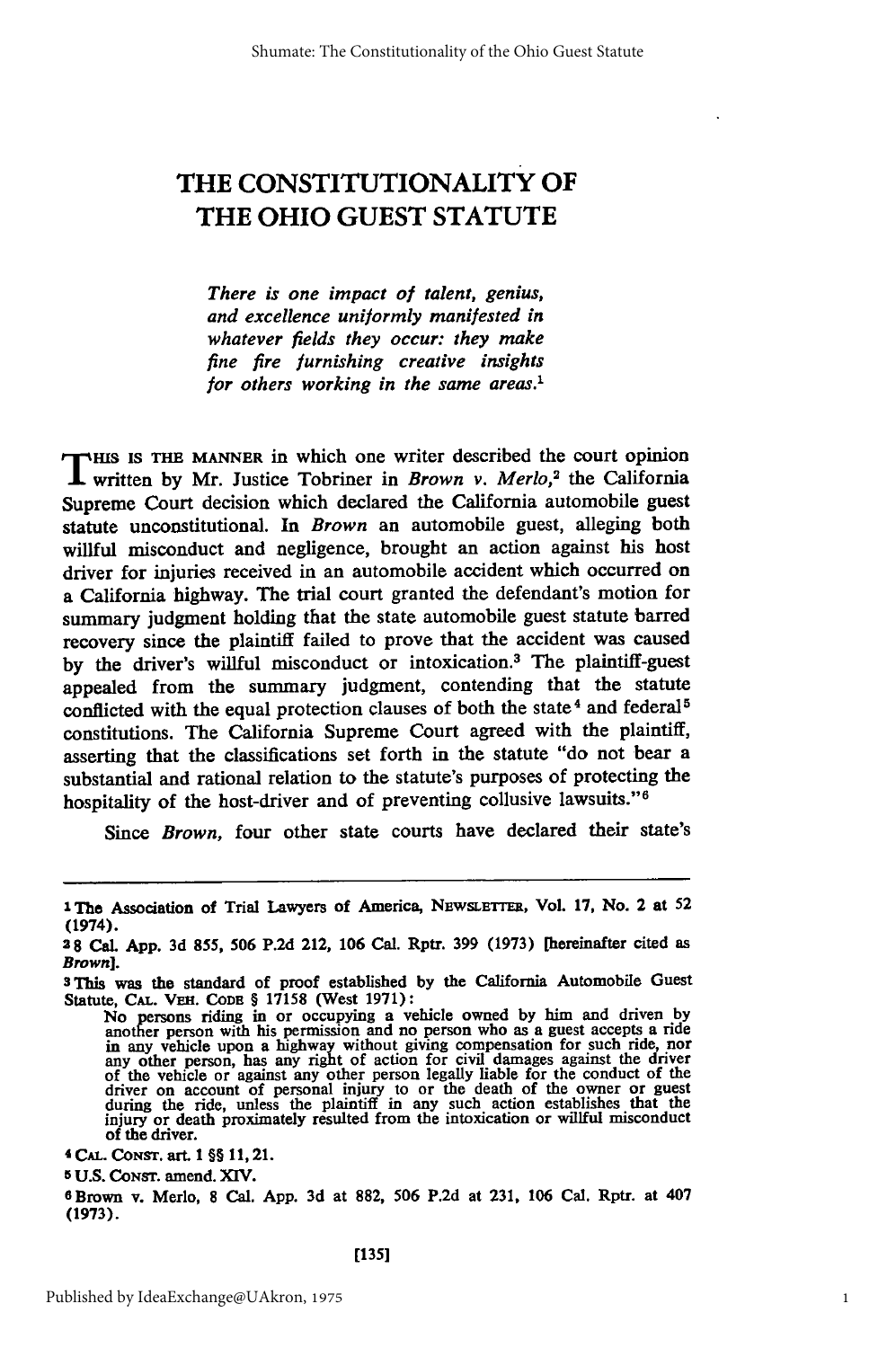#### **ARRON LAW REVIEW**

136

automobile guest statute unconstitutional.<sup>7</sup> Each of these courts based their decision primarily upon the rationales set forth in *Brown.8* The Ohio automobile guest statute<sup>9</sup> is quite similar to the now unconstitutional California, Kansas and North Dakota statutes. The following discussion will examine the proffered justifications of the Ohio statute in light of the constitutional arguments that have been raised in these recent decisions.

### THE HISTORY OF **AUTOMOBILE GUEST STATUTES**

Before delving into an analysis of the Ohio guest statute, $10$  it becomes necessary to first discuss the historical development of guest statutes generally. According to common law principles, the owner of an automobile owes a guest the duty to use ordinary care in the operation of his automobile. $<sup>11</sup>$ </sup>

The typical automobile guest statute, however, relieves the owner or operator of an automobile from liability for injury to non-paying passengers unless caused by some form of aggravated misconduct.<sup>12</sup> Connecticut enacted the first such statute in 1927 and two years later *in Silver v. Silver,13* its constitutionality was upheld by the United States Supreme Court.<sup>14</sup> Since the decision in *Silver*, guest statutes not wholly denying a guest the right of action have been held constitutional.<sup>15</sup> Today,

**9** OHio REviSED CODE **ANN.** §4515.02 (Page 1953) reads:

The owner, operator or person responsible for the operation of a motor vehicle<br>shall not be liable for loss or damage arising from injuries to or death of a<br>guest, resulting from the operation of said motor vehicle, while *See* note **3** *supra.*

**10** Whenever the author makes reference to guest statutes, he is referring to automobile guest statutes.

**13 280 U.S. 117 (1929)** [hereinafter cited as *Silver].*

**<sup>14</sup>**Connecticut was also the first state to repeal its guest statute, ten years after it was passed: **CONN. GEN. STAT.** § **1628** (repealed **1937).**

*15See, e.g.,* Westover v. Schafler, **205** Kan. **62,** 468 **P.2d 251 (1970);** Naudzius **v.**

<sup>7</sup>Henry v. Bauder, 518 P.2d 362 (Kan. 1974); Johnson v. Hassett, 217 N.W.2d 771 (N.D. 1974); Clements v. Greenwood, Case No. 73-C-342 (Indiana Clark Cir. Ct. 1974); Putney v. Piper, Case No. 2798 (Dist. Ct. Iowa 1973). For a review of these court opinions, *see* The Association of Trial Lawyers of America, NEWsLETrER, Vol. **17, No.** 2 at 52 and **91** (1974).

*<sup>8</sup>E.g.* in Henry V. Bauder, **518 P.2d** 362, **366** (Kan. 1974), the court specifically stated: "We are impressed with the sound rationale of the opinion of *Brown.* The result reached... is reasonable and in accordance with our concept of equal justice under the law."

**<sup>11</sup>**Alexander v. Carey, **98** F. Supp. 1013 **(D.** Alaska 1951); Spivey v. Newman, **232 N.C. 281,** 59 S.E.2d 844 (1950); Dickerson v. Connecticut Co., **98** Conn. **87, 118 A. 518 (1922);** 2 **HARPER AND JAMES, THE LAW OF TORTS** § 16.15 at **950** (1956); White, *The Liability of an Automobile Driver to a Non-Paying Passenger,* 20 VA. L. REv. **326, 329** (1934).

**<sup>12</sup>***E.g.,* **ALA. CODE** tit **36,** § **95** (1940) (willful or wanton misconduct); **IDAHO CODE ANN.** § 49-1401 **(1963)** (intentional, intoxication, gross negligence); WASH. REv. **CODE § 46-08.080 (1937)** (intentional accident, gross negligence, intoxication).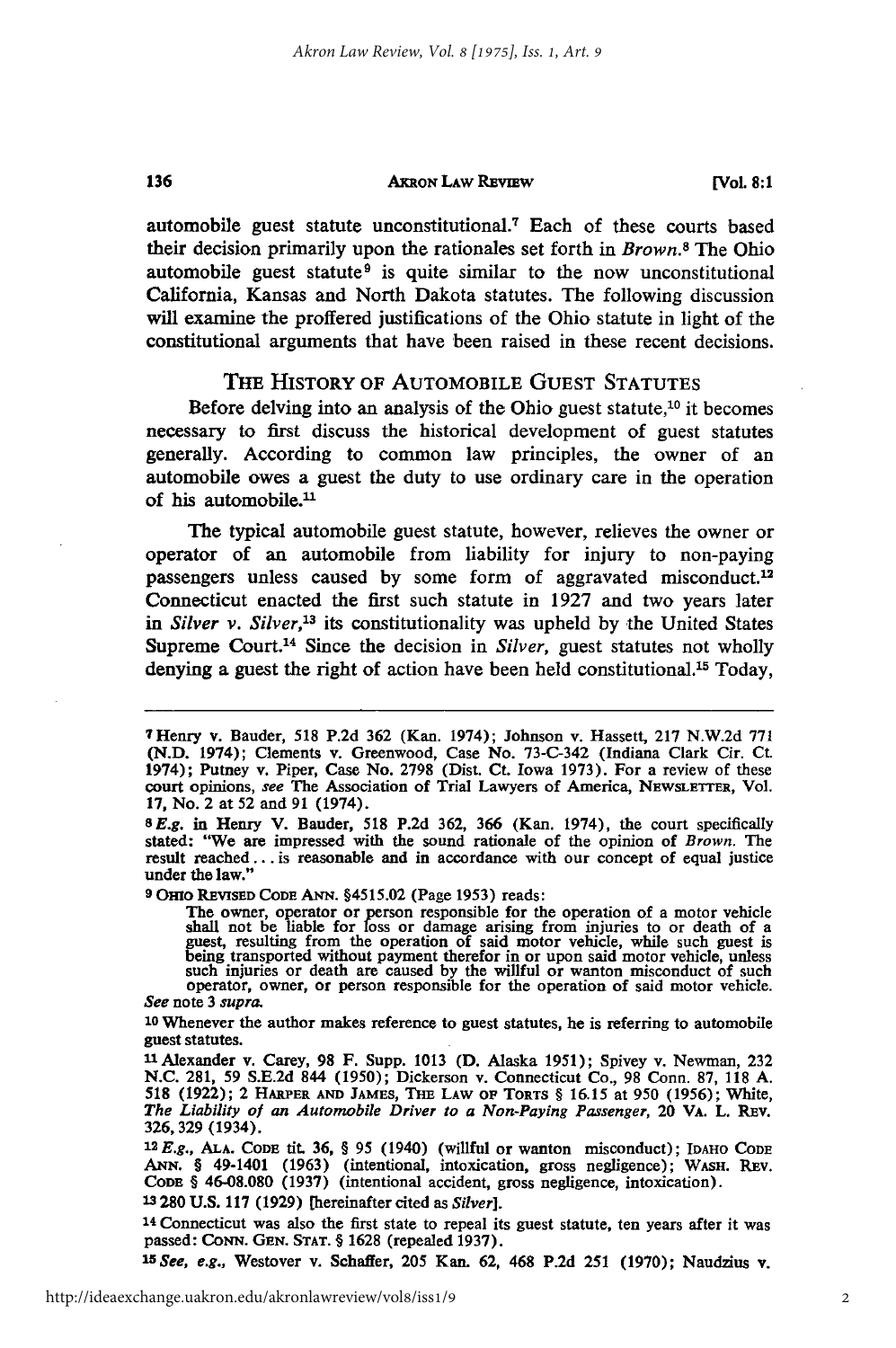**Fall, 1974] COMMENTS**

24 states have statutes limiting the liability of the owner or operator of a motor vehicle to a guest.<sup>16</sup> Two states, Massachusetts<sup>17</sup> and Georgia,<sup>18</sup> have imposed similar restrictions **by** judicial decision; while 24 states have no automobile guest statute and still adhere to the common law rule requiring that a host exercise reasonable care for the safety of his guests.

Guest statutes were adopted ostensibly as a device to protect the "good samaritan" host driver and to insulate insurance carriers from the burdens of collusive suits.<sup>19</sup> A few writers assert that the series of automobile guest legislation passed in the late 1920's and 1930's was a legislative response to the public's outcry over a series of publicized cases in which hitchhikers sought exorbitant damages from their host drivers.<sup>20</sup> Professor Prosser, however, finds little support for this theory noting that he has had extreme difficulty locating any such decisions.<sup>21</sup> The more credible reason for the passage of these statutes appears to be that they were passed as a result of extensive lobbying **by** liability insurance companies.22 The insurance industry strongly contended that guest statutes enabled them to offer coverage at a lower premium rate, thereby increasing the accessibility of liability insurance.23 Several critics of this contention argue that there is little, if any, correlation between insurance rates and the presence or absence of guest statutes.<sup>24</sup> In spite of this underlying

<sup>20</sup>*E.g.,* Tipton, *supra* note **19** at **288.**

<sup>21</sup>*PROSSER, supra* note **19** at **187** n.8.

Lahr, **253** Mich. **216,** 234 N.W. **581 (1931);** Corish, *The Automobile Guest,* 14 Bos. **U.L.** REv. **728** (1934); Hodges, *The Automobile Guest Statutes,* 12 TEx. L. REv. **303** (1934); Weber, *Guest Statutes,* **11 U. CN.** L. REv. 24 **(1937).**

**<sup>16</sup>**For the most recent, complete listing (excepting California, Kansas, and North Dakota), *see* Comment, *Judicial Nullification of Guest Statutes,* 41 **S. CAL.** L. **Rav. 884, 899-901 (1968).**

<sup>17</sup>Massaletti v. Fitzroy, **228** Mass. **487, 118 N.E. 168 (1917)** (The court applied the analogy of the liability for a gratuitous bailment and said, "The measure of liability of one who undertakes to carry gratis is the same as that of one who undertakes to keep gratis").

**<sup>1</sup>l** Caskey v. Underwood, **89** Ga. **App.** 418, **79 S.E.2d 558 (1953);** Hennon v. Hardin, **78** Ga. **App. 81, 50 SXE.2d** 236 (1948); Epps v. Parrish, 26 Ga. **App. 379, 106 S.E. 297 (1921).**

<sup>19</sup>PRossER, Tie LAW OF TORTS **187** (4th ed. **1971)** [hereinafter cited as PROSSER]; Furman, *The Future of the Automobile Guest Statute,* 45 TEMP. **L.Q.** 432-433 **(1972);** Tipton, *Florida's Automobile Guest Statute,* **11 U. FLA.** L. Rav. **287-288 (1958)** [hereinafter cited as *Tipton].*

<sup>22</sup> One author curtly charged that guest statutes are "the most vicious pieces of legislation an active insurance lobby was able to foist on an unsuspecting public." Gibson, *Guest Statute Discrimination,* 6 ALBERTA L. REv. 211, **218 (1968).** *See generally, PROssER, supra* note **19** at **187;** Furman, *supra* note 19 at 432; Tipton, *supra* note **19** at **288.**

**<sup>23</sup>** *Id.*

**<sup>24</sup>***See* James, *Accident Liability Reconsidered: The Impact of Liability,* **57** YALE **L.J.** 549 (1948); Weinstein, *Should We Kill the Guest Passenger Act,* **U.** DET. L. REv. **185 (1965);** White, *The Liability of an Automobile Driver to a Non-Paying Passenger,* 20 VA. L. REv. **326** (1934).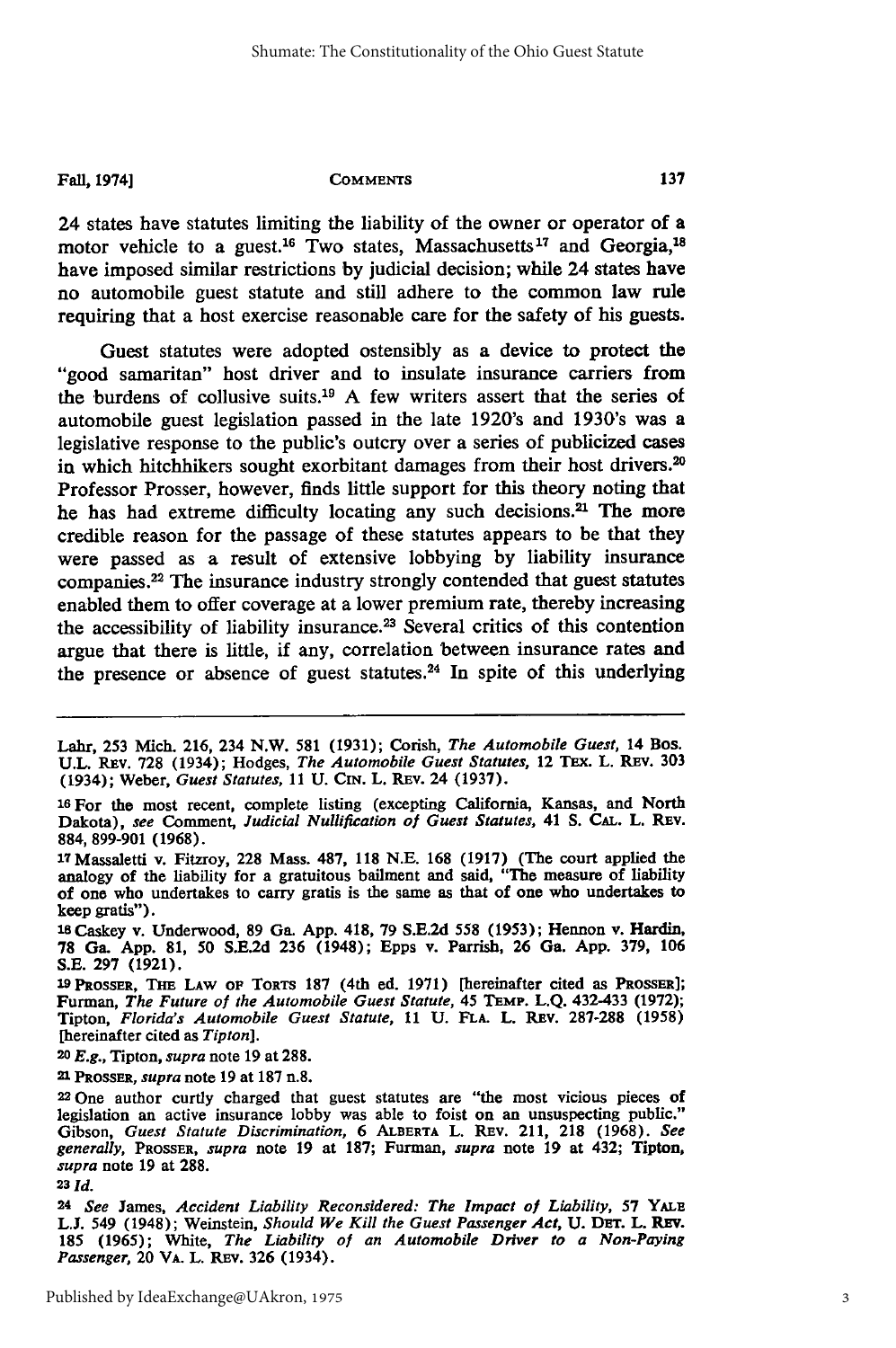#### **AKRON LAW REVEw**

**[VOL 8: 1**

controversy, the courts have almost universally justified the denial of recovery to the guest for injury occasioned **by** the ordinary negligence of his host driver on the theories of protection of the host driver's hospitality and the fear of collusive suits between the driver and the passenger.<sup>25</sup>

As alluded to earlier, the constitutionality of guest statutes was established early in their history **by** the United States Supreme Court when the Connecticut statute was challenged on the grounds of equal protection.<sup>26</sup> Mr. Justice Stone, speaking for the Court, took notice of the increasing frequency of litigation in which passengers transported gratuitously in automobiles sought recovery of large sums from their driver-hosts for injuries alleged to have been due to negligent operation.<sup>27</sup> In addressing the argument of plaintiff that permitting paying passengers to recover while denying the right to non-paying passengers amounts to an arbitrary distinction, the Court responded:

Granted that the liability to be imposed upon those who operate any kind of vehicle for the benefit of a mere guest or licensee is an appropriate subject of legislative restriction, *there is no constitutional requirement that a regulation, in other respects permissible, must reach every class to which it might be applied-that the legislature must be held rigidly to the choice* of *regulating all or none.2,*

Another case frequently cited as upholding the constitutionality of automobile guest statutes is *Naudzius v. Lahr.29* In that case, the plaintiff contended that the Michigan legislature, by abolishing the "right of action for ordinary negligence," deprived the plaintiff-guest of his right of property without due process of law.<sup>30</sup> The plaintiff further argued that the act established "unreasonable, arbitrary, and unlawful classes of persons" **by** distinguishing between guests in motor cars and guests in other vehicles, and between gratuitous and paying passengers in the same situation.<sup>31</sup> Notwithstanding these arguments, the Michigan court upheld the statute on the basis of its underlying purpose: to prevent collusion between the host and guest against an insurance company, and to prevent

**<sup>26</sup>**Silver **v.** Silver, **280 U.S. 117 (1929).**

**27** *Id.* at **122-23.**

138

**<sup>25</sup>***E.g.,* Shea v. Olson, 189 Wash. 143, 155, 53 P.2d 615, 620 (1936):

It has been asserted that collusion frequently takes place between the host and the guest to establish a case of gross negligence against the host, in order to the guest to establish a case of gross negligence against the host, in order to fasten liability upon a company by whom the host is insured, t of a good defense.

**<sup>28</sup>***Id.* at **123** (emphasis added).

**<sup>29253</sup>** Mich. **216,** 234 N.W. **581 (1931)** [hereinafter cited as *Naudzius].*

*so* **ld.** at 221, 234 N.W. at **583.**

*Sl* **Id.** at 222,234 N.W. **583.**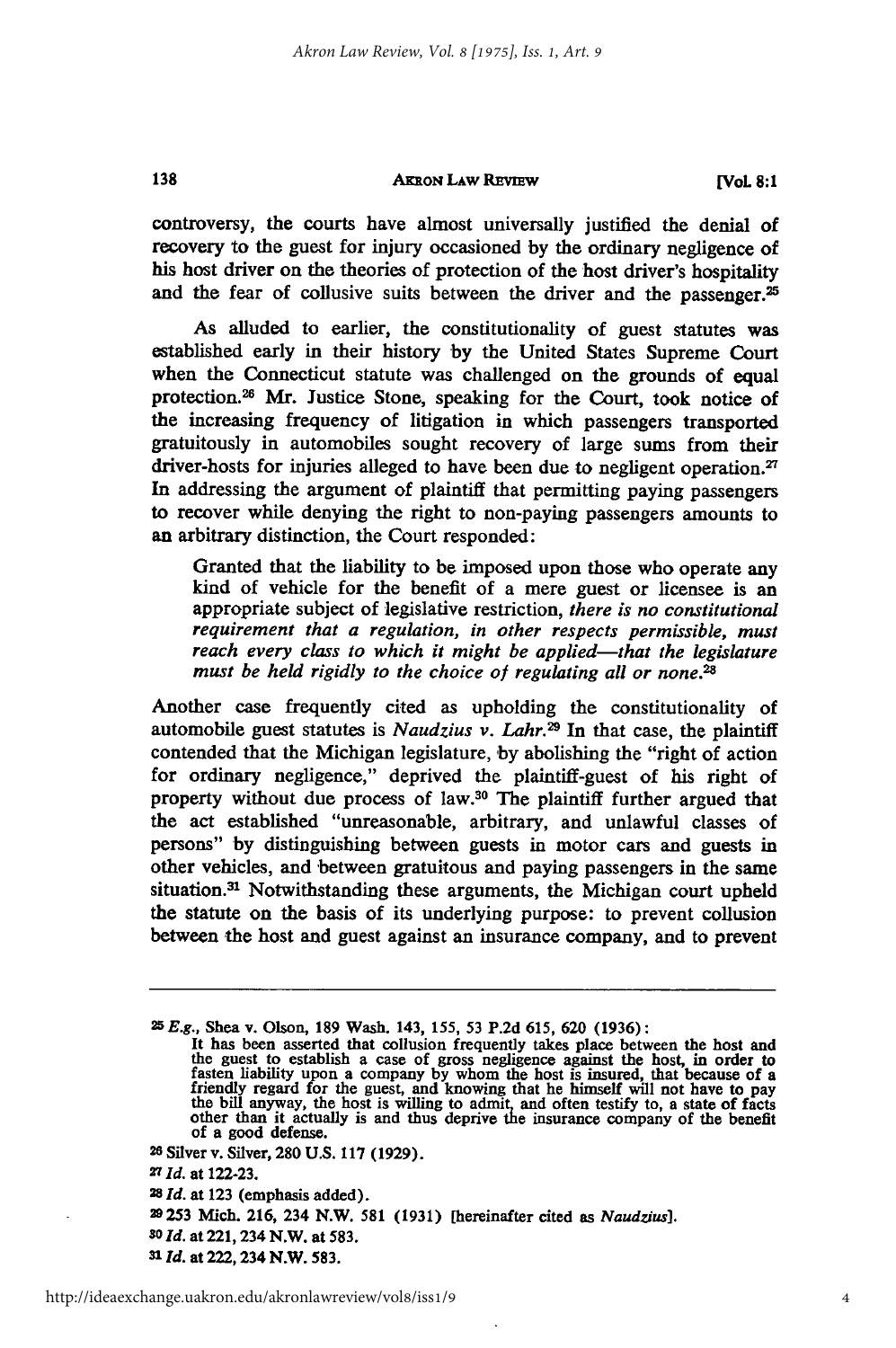**Fall, 19741**

**COMMENTS**

recovery **by** an ungrateful guest.32 The *Naudzius* court approved these purposes, finding that such classifications had their basis in reason.<sup>33</sup>

# **THE** OHlo GUEST **STATUTE**

In *Smith v. Williams*,<sup>34</sup> the constitutionality of the Ohio guest statute was examined for the first time. The action was one for damages for the wrongful death of plaintiff's decedent who was fatally injured while riding as a guest in defendant's automobile. The petition alleged that the wanton misconduct of the defendant caused the fatal injury to the decedent, a non-paying passenger. The trial judge gave the following charge to the jury: "If you find that the driver of said automobile at the time and place in question... was not guilty of any wanton misconduct... then you must find for the defendant."<sup>35</sup> On appeal, plaintiff contended that the charge was erroneous as the Ohio guest statute was unconstitutional. In upholding the lower court decision, the Court of Appeals of Scioto County asserted that the statute was not repugnant to either article **1,** section 19(a) of the Ohio Constitution or the fourteenth amendment to the United States Constitution.36

The Ohio General Assembly enacted this state's guest statute in **1933.37** Like guest statutes in general, the Ohio provision was enacted to carry out a policy of "social equity" against gratuitous guests bringing personal injury actions against "good samaritan motorists."<sup>38</sup> Consistently, another underlying purpose of the Ohio Guest Statute was to prevent the possibility of fraud and collusion between social friends and family members to recover from the driver's insurance company.<sup>39</sup>

In construing the meaning of the Ohio statute, the courts have held that willful misconduct, a finding of which precludes the protection of the statute, implies an intention or purpose to do wrong, an intentional deviation from a clear duty or from a definite rule of conduct, and not a mere error of judgment.<sup>40</sup> "Wanton misconduct," a finding of which again

3451 Ohio App. 464, 1 **N.E.2d** 643 (1935) [hereinafter cited as *Smith].*

**<sup>32</sup>***Id.* at 224,234 N.W. at 584.

**<sup>33</sup> The** court analogized the discriminatory treatment to similar distinctions in other areas such as between the bailee and the bailor, the common carrier and the ordinary driver, and the innkeeper and the social host. **253** Mich. at **226-27,** 234 N.W. at 584 **(1931).**

**<sup>35</sup>***Id.* at 465, 1 **N.E.2d** at 644. *36 Id.* at 467-68,1 **N.E.2d** at 645. *See also* Rector v. Hyer, **35** Ohio L. Abs. 451, 41 **N.E.2d 886** (1941).

**<sup>37</sup> Omo** REv. CODE **ANN.** § 4515.02 (Page **1953)** (formerly § **6309-6 GEN.** CODE). *See* note **9** *supra.*

S8Miller v. Fairley, 141 Ohio **St. 327,** 48 **N.E. 217** (1943). *See* text accompanying notes **19-25** *supra.*

<sup>9</sup> Thomas v. Herron, 20 Ohio **St. 2d 62, 67, 253 N.E.2d 772, 775 (1969);** Kitchens v. Duffield, 149 Ohio St. **500, 503, 79 N.E.2d 906, 908** (1949).

<sup>40</sup>Bailey v. Brown, 34 Ohio **St. 2d 62, 295 N.E.2d 672 (1973);** Schultz v. Fible, **71** Ohio **App.** 353, 48 **N.E.2d 899** (1943); Cousins v. Booksbaum, **51** Ohio **App. 150,** 200 **N.E.** 133 **(1935).**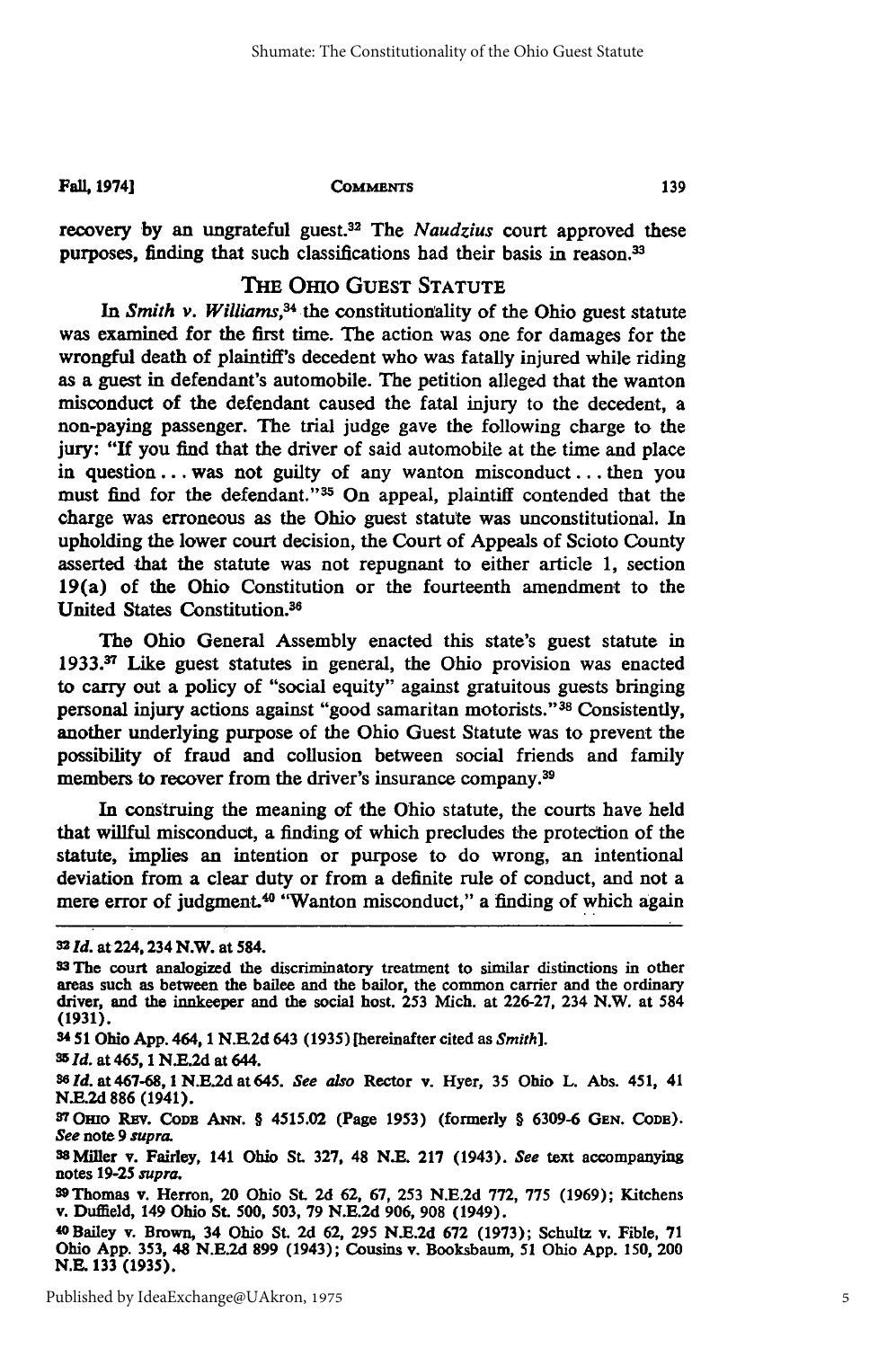#### **AKRON LAW REVIEW**

140

**[Vol 8:1**

would preclude operation of the statute, has been construed as such conduct that manifests a "disposition to perversity"<sup>41</sup> and from the surrounding circumstances and existing conditions, it must be shown that the party was aware that his conduct would in all probability result in injury.<sup>42</sup> A "guest," within the meaning of the statute, is one who is invited either directly or by implication to enjoy the hospitality of the driver, and who takes a ride either for his own pleasure or business, without making any return to or conferring any benefit upon the driver.<sup>43</sup>

From the plain meaning of the statute, it appears clear that in order for a passenger to recover for injuries, it must be shown either that the person being transported is a "guest" and his injuries resulted from the willful or wanton misconduct of his host motorist, or that the plaintiff is a "passenger for payment"<sup>44</sup> who seeks to recover for the host motorist's negligence.<sup>45</sup> Notwithstanding this apparently unambiguous language, the guest statute has not been applied in a consistent manner, and the Ohio courts have been erratic and arbitrary in delineating the situations where the statute does and does not apply. For example, in Angel v. Constable,<sup>46</sup> a passenger who was being transported home for

4In Duncan v. Hutchison, 139 Ohio St. 185, 39 N.E.2d 140 (1942), the Ohio Supreme Court attempted to prescribe certain tests to determine when one is actually a "passenger for payment" and thus takes himself out of the operation of a statute:

- **1)** when the automobile host has a financial or business interest in the time or service of the occupant, and the purpose of the transportation is to take the occupant to or from his place of employment;
- 2) when the occupant is making the trip to assist the automobile host in arriving at the latter's destination or to perform some service for the latter's benefit;
- **3)** when a substantial or tangible benefit is conferred upon the automobile host;
- 4) when the automobile host and occupant embark upon a joint adventure or enterprise in which both are equally interested, and payment is the motivating influence in providing for the transportation;
- **5)** when the person is an involuntary occupant of the automobile.

*45See,* Burrow v. Porterfield, **171** Ohio St. **28, 168 N.E.2d 137 (1967);** Onto REv. CoDE **ANN.** § 4515.02 (Page **1953).**

**4840** Ohio L. Abs. **1, 57 N.E.2d 86** (Ct. **App.** 1943).

<sup>41</sup>Jenkins v. Sharp, 140 Ohio St. **80,** 83, 42 N.E.2d 755, **756** (1943): "Such a disposition of mental state is shown **by** a person, when, notwithstanding his conscious and timely knowledge of an approach to an unusual danger and of common probability of injury to others, he proceeds into the presence of the danger, with indifference to consequences and absence of all care." *See generally* Akers v. Stirn, **136** Ohio **St.** 245, **25 N.E\_2d 286** (1940); Morrow v. Hume, Admx., **131** Ohio St. **319, 3 N.E.2d 39 (1936);** Universal Concrete Pipe Company v. Bassett, **130** Ohio St. **567,** 200 **N.E.** 843 **(1936));** Kennard v. Palmer, **39** Ohio L. Abs. 429, **53 N.E.2d 652** (Ct. **App.** 1943), *rev'd on other grounds,* 143 Ohio St. **1, 53 N.E.2d 908** (1944).

*<sup>42</sup>See* Sullivan v. Bruce, **250 F.2d** 453 (6th Cir. **1957);** Vecchio v. Vecchio, **<sup>131</sup>** Ohio **St. 59,** 1 **N.E.2d (1936);** Reserve Trucking Company v. Fairchild, **128** Ohio St. 519, 191 **N.E.** 745 (1934); Haacke v. Lease, 35 Ohio L. Abs. 381, 41 N.E.2d 590 (Ct. **App.** 1941).

<sup>43</sup>Peleps v. Oliver, **165** Ohio St. 493, 137 N.E.2d **676** (1956); Dorn v. North Olmsted, 133 Ohio St. 375, 14 N.E.2d 11 (1938); Bailey v. Neale, 63 Ohio **App.** 62, **25** N.E.2d 310 (1939); Beer v. Beer, 52 Ohio **App.** 276, 3 N.E.2d 702 (1935); Ackerman v. Steiner, 44 Ohio L. Abs. 600, 59 N.E.2d 950 (Ct. App. 1944).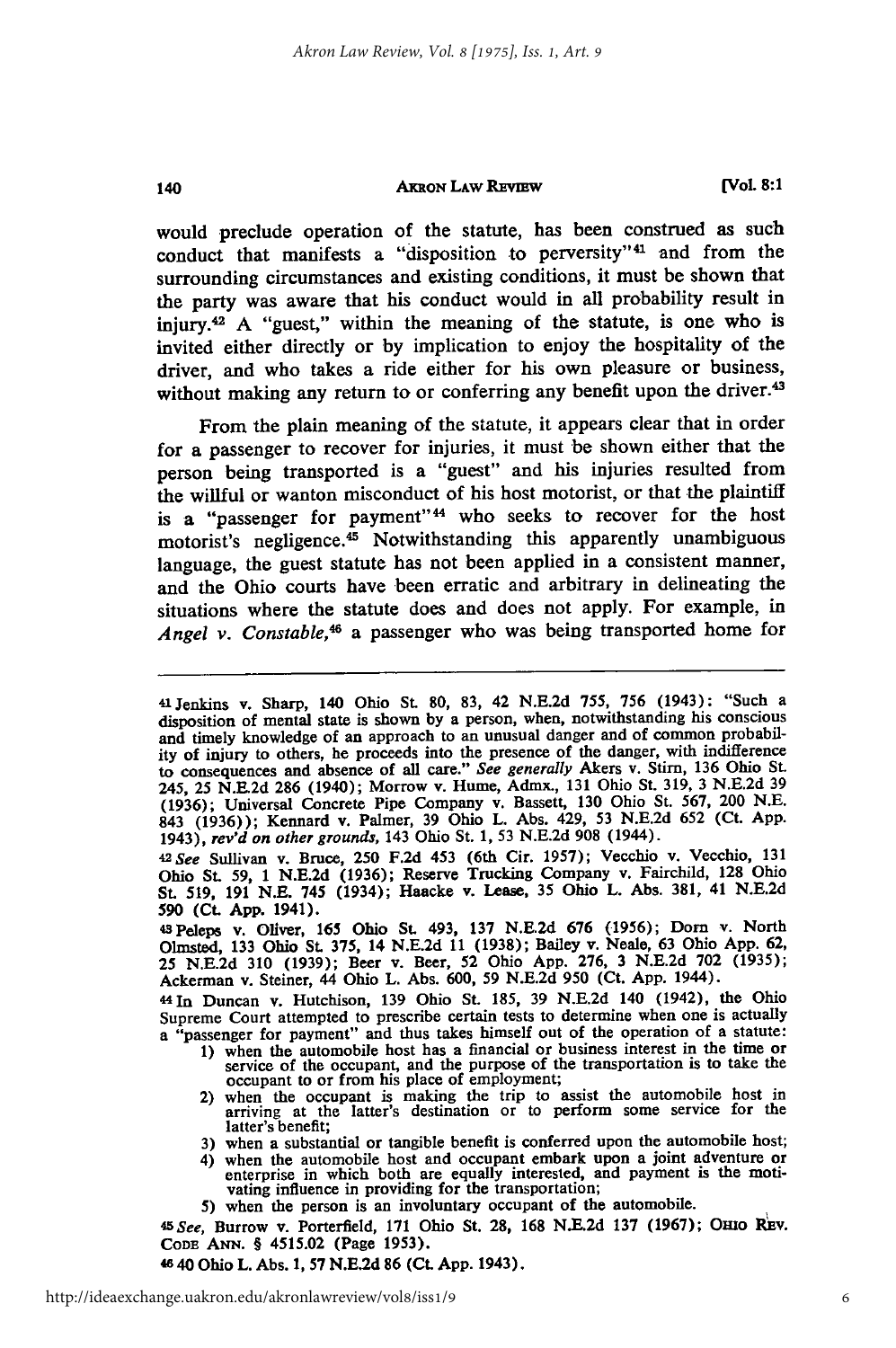#### **Fall, 1974]**

#### **COMMENTS**

dinner so that he might work overtime for the driver-host was considered a "passenger for payment" by the court and thereby not barred from recovery by the guest statute. However, under a similar circumstance, in which a passenger had been asked by the host-driver to ride with him on a trip because the host-driver needed an experienced driver to accompany him, the court held that the passenger was a "guest," and the guest statute was a bar to any recovery for ordinary negligence in operation. 47 These inconsistent results occurred despite the fact that the well-settled rule in Ohio is that where the passenger confers a benefit upon the host-driver, he should be considered a "passenger for payment" thus falling outside the guest statute.48 While the former court followed the established rule, the latter court apparently ignored it.

Another glaring inconsistency in application has occurred in applying the guest statute to "car pools." In 1958, the Ohio Supreme Court declared that in a "car pool" situation, the plaintiff qualified as a "passenger for payment." <sup>49</sup> Inconsistently, however, in 1967, an Ohio Court of Appeals held that the passenger in the "car pool" situation qualified as a "guest" and fell within the statute.<sup>50</sup> Similarly, Ohio courts have applied questionable "exceptions" to the application of the guest statute. One Ohio court concluded that a passenger who had both feet in a stopped car was outside the operation of the statute;<sup>51</sup> another court held that a passenger who had 'both feet in a moving car was within the statute;<sup>52</sup> while a third court asserted that a passenger who had one foot in the moving car and one foot out was outside the statute.<sup>53</sup> Undoubtedly, it was this sort of questionable reasoning which led one writer to refer to the Ohio guest statute as a "treadmill to confusion."<sup>54</sup>

# ATTACKING **THE** CONSTITUTIONALITY OF **GUEST STATUTES**

Since the recent state court decisions which overturned the guest statutes used *Brown* as their primary basis, this author will also use this decision as the focal point for analysis of the Ohio statute.<sup>55</sup> The constitutional attack of automobile guest statutes must begin with an analysis of the fourteenth amendment's guarantee of equal protection and conclude with a critical evaluation of the two announced justifications of guest statutes—protection of hospitality and prevention of fraud and collusion.<sup>56</sup>

**<sup>47</sup>**Sabo **v.** Mayn, **103** Ohio **App.** 113, 144 **N.E.2d 248 (1956).**

**<sup>48</sup>**See accompanying text and cases cited **in notes** 43 **and** 44 **supra.**

**<sup>49</sup> Lisner v.** Faust, **168 Ohio St. 346, 155 N.E.2d 59 (1958). 5o** Meier v. Edwards, **11** Ohio **App. 2d** 224,229 **N.E.2d 758 (1967).**

**<sup>51</sup> Lewis v. Woodland, 101 Ohio App. 442, 140 N.E.2d 322 (1957).**

**<sup>52</sup> Kilgore v. U-Drive-It Co., 149 Ohio St. 505, 79 N.E.2d 908 (1948).**

**<sup>53</sup> Clinger v. Duncan, 166 Ohio St. 216, 141 N.E.2d 156 (1957).**

**<sup>54</sup> Day,** *Treadmill to Confusion-Ohio's Guest Statute,* **8 CASE W. REs. L. REv. 170 (1957).**

*<sup>55</sup> See* **note 8** *supra.*

*<sup>5</sup> <sup>6</sup> See* **accompanying text to notes 19-25** *supra.*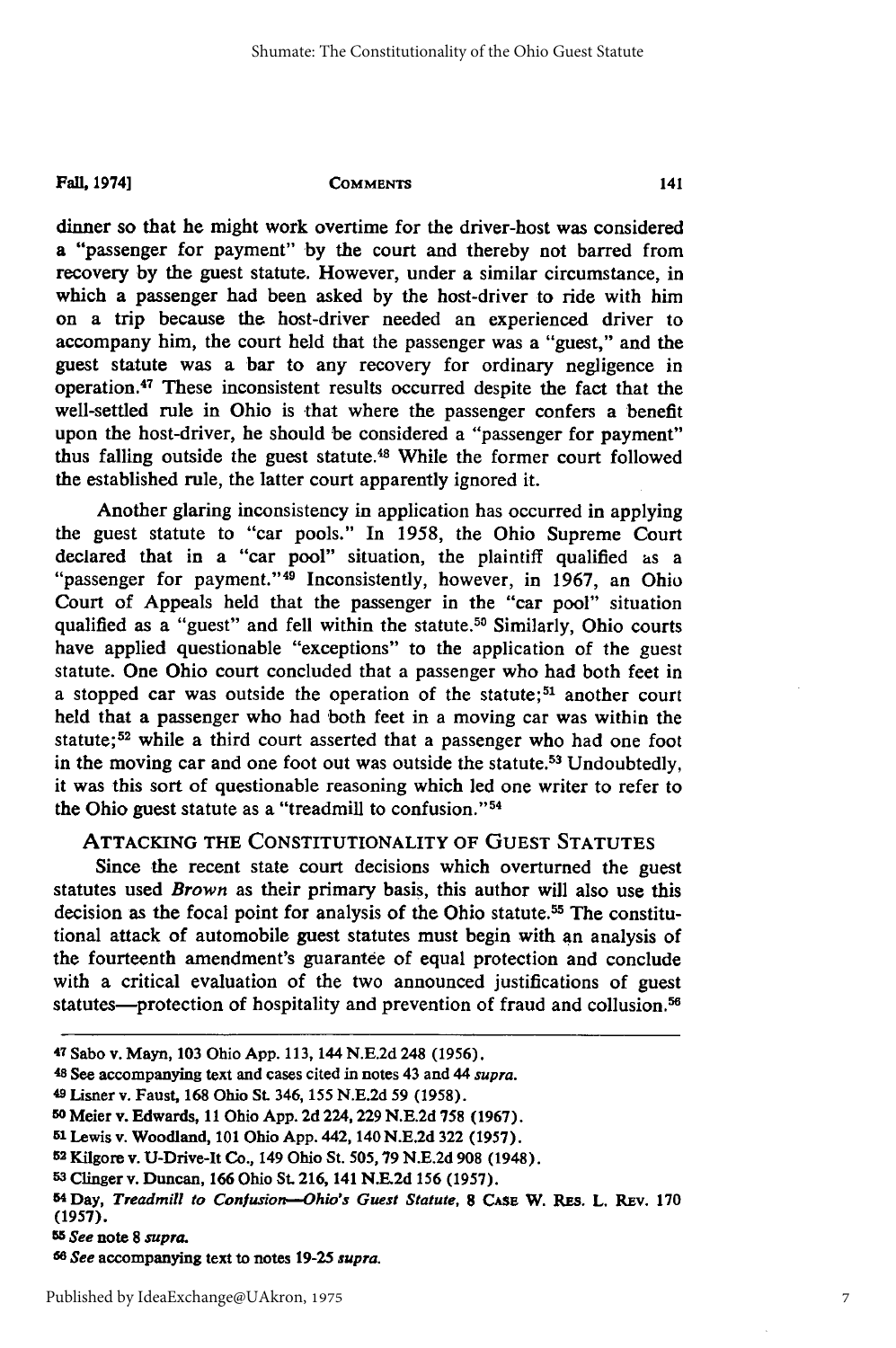#### **AKRON LAw REVIEw**

## **EQUAL** PROTECTION

In the past, most state courts which addressed themselves to the question of the equal protection guarantee as it relates to guest statutes have cited *Silver*<sup>57</sup> as a bar to such a suit.<sup>58</sup> However, *Silver* can be distinguished as outmoded in its 40-year-old emphasis upon the uniqueness of automobiles and out of focus in its treatment of the guest statute as merely one of many automobile regulatory devices which had developed during the 1920's.<sup>59</sup> Furthermore, the *Silver* rationale is vulnerable in that the Court confined its decision solely to the categorical distinction between vehicular guests and guests in all other conveyances,<sup>60</sup> thereby ignoring legislatively created discriminations between the various subclasses of vehicular guests, *e.g.,* in a stopped car and in a moving car.

While the fourteenth amendment does not prohibit classifications, it does require that persons similarly situated receive equal treatment.<sup>61</sup> Courts have traditionally applied two standards of equal protection in examining the validity of legislative acts: the "strict scrutiny test" and "the rational relation test." The "strict scrutiny test" was defined in the classic decision by Justice Douglas in *Harper v. Virginia Bd. of Elections,62* wherein it was held that where the legislative enactment involved a suspect classification<sup>63</sup> or a fundamental right,<sup>64</sup> any infringement must be carefully scrutinized. As a result, the "strict scrutiny test" is only applied in so-called "suspect classifications" and/or "fundamental rights" cases.<sup>65</sup>

As to the less restrictive "rational relation test" the United States Supreme Court recently held: "A classification must be reasonable, not arbitrary, and must rest upon some ground of difference having a fair

142

**60** Silver **v.** Silver, **280 U.S. 117,123 (1929).**

*<sup>65</sup>See* notes **62, 63,** and 64 *supra. See also,* Tribe, *The Supreme Court, 1972, Term,* **87** Hutv. L. REv. 121 **(1973).**

**<sup>57</sup>***See* note 15 *supra.*

**<sup>5</sup>s** For additional examples *see* Pringle **v.** Gibson, **195 A.** 695 (Me. **1937);** State v. King, **188 A. 775** (Me. **1936);** Perozzi **v.** Ganiere, 149 Ore. 330, 40 **P.2d 1009** (1935); Sleeper **v.** Massachusetts Bonding and Insurance Co., **283** Mass. 511, **186 N.E. 778 (1933);** Commonwealth v. Reardon, **282** Mass. 345, **185 N.E.** 40 **(1933).**

**<sup>59</sup>**The *Silver* court expressly stated: **"The** use of the automobile as an instrument of transportation is peculiarly the subject of regulation. We cannot assume that there are no evils to be corrected or permissible social objects to **be** gained **by** the present statute." **280 U.S. 117,** 122 **(1929).**

<sup>6</sup>lLindsley **v.** Natural Carbonic Gas Co., 220 **U.S. 61 (1911); U.S.** CoNsT. amend. XIV. *See generally* **GuNTHER AND DOWLING, CONSTrrtrIONAL LAW 983-1049** (8th ed. **1970).**

**<sup>62 383</sup> U.S. 663 (1966).**

*<sup>63</sup>See, e.g.,* Graham v. Richardson, 403 **U.S. 365 (1971)** (alienage); Douglas v. California, **372 U.S. 353 (1963)** (wealth); Slaughter-House Cases, **83 U.S. (16** Wall) **36 (1873)** (race). *<sup>64</sup> See, e.g.,* Kramer v. Union School Dist., **395 U.S. 621 (1969)** (right to vote);

Shapiro v. Thompson, 394 **U.S. 618 (1969)** (right to travel); Levy v. Louisiana, **391 U.S. 68 (1968)** (rights of illegitimate children); Skinner v. Oklahoma, **316 U.S.** 535 (1942) (right to procreate).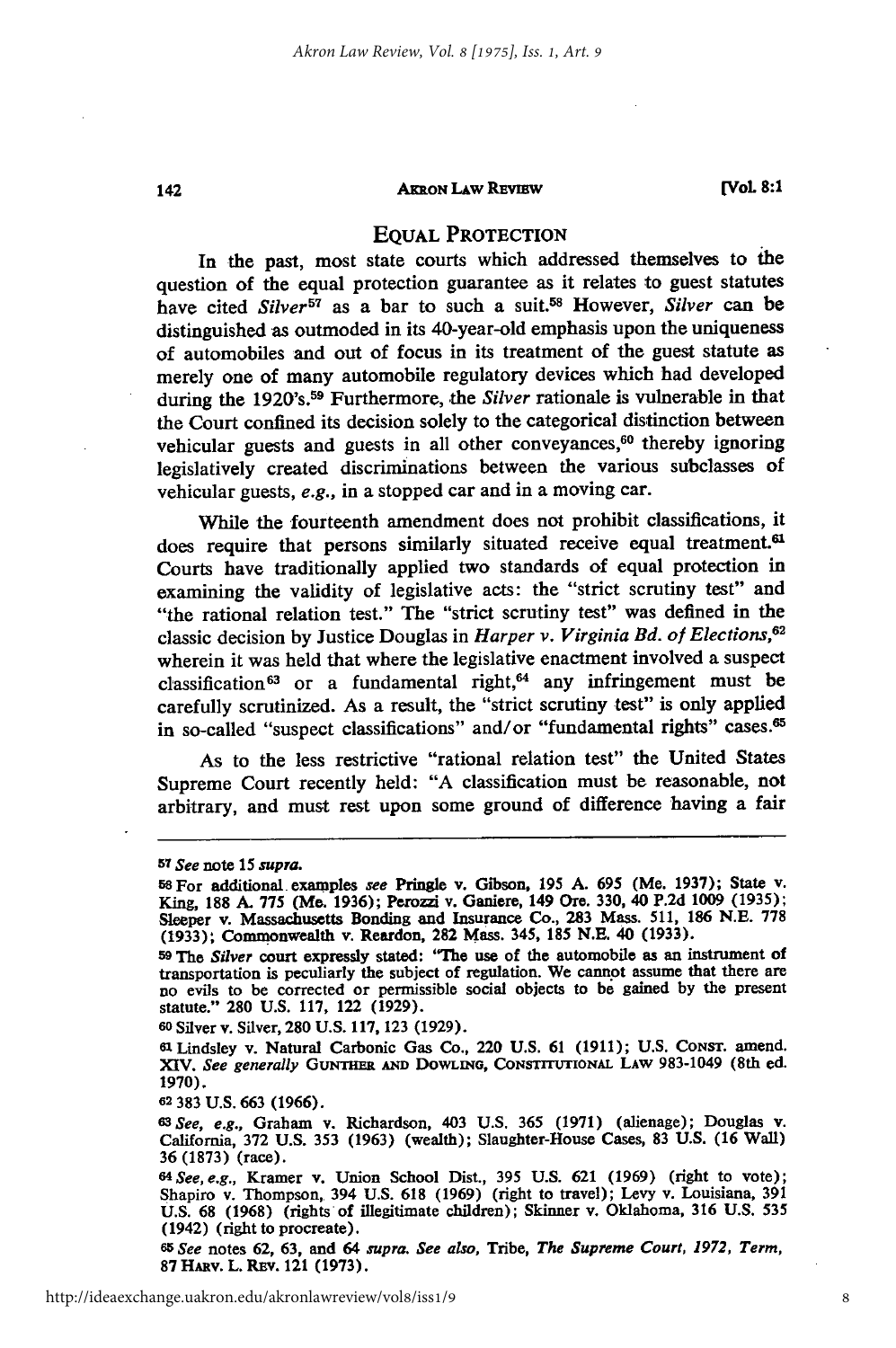#### **Fall, 1974] COMMENTS**

and substantial relation to the object of the legislation so that all persons similarly circumstanced shall be treated alike."<sup>66</sup> Under this "rational relation test," the equal protection guarantee is thus violated when a statute places people into different classes on the basis of a criteria which is unrelated to the objective of the statute.<sup>67</sup> In overturning their guest statutes, the supreme courts of California,<sup>68</sup> Kansas,<sup>69</sup> and North Dakota<sup>7</sup> employed the "rational relation test." These three courts applied this test to the two often-quoted objectives of guest statutes: protection of hospitality and the elimination of collusive suits.<sup>71</sup> The courts had to determine whether either objective constituted a rationale basis for the differential treatment resulting from the classification scheme of their guest statutes, such as, "guests" as opposed to "passenger for payment"; "automobile guests" as opposed to "other recipients of generosity"; guests injured while "in the vehicles, during a ride upon a public highway," as opposed to "automobile guests injured in other circumstances."<sup>72</sup>

## PROTECTION OF HOSPITALITY

In examining the hospitality objective the North Dakota Supreme Court found no realistic purpose to support the distinction between automobile guests and other recipients of generosity.73 Similarly, the *Brown* court analogized the precedent set in *Rowland v. Christian,74* which held that hosts must exercise reasonable care not to injure a social guest. The court reasoned that since state law requires that hosts generally owe a duty of ordinary care to their guests, the failure of the guest statute to provide a similar duty where automobile guests were concerned created an arbitrary discrimination between classes of guests. 75 The *Brown* court

<sup>74</sup>**69** Cal. **2d 108,443 P.2d 561, 70** Cal. Rptr. **97 (1968).**

**<sup>75</sup>**Brown v. Merlo, **8** Cal. **3d** at **865, 506 P.2d** at **219, 106** Cal. Rptr. at **395 (1973)** (when a landlord undertook any "active operation" he bore a duty to exercise due care towards trespassers, licensees and invitees alike).

**<sup>66</sup>**Reed v. Reed, 404 **U.S. 71, 75-76 (1971).** For later cases applying this standard, **see** Weber v. Aetna Casualty and Surety Co., 406 **U.S.** 164 **(1972);** Eisenstadt v. Baird, 405 **U.S.** 438 **(1972).**

**<sup>67</sup>***Id. See also* Forbush v. Wallace, 405 **U.S. 970 (1972);** Stanley v. Illinois, 405 **U.S.** 645 **(1972);** Gunther, *Forward: In* **Search of** *Evolving Doctrine on a Changing Court: A Model for a Newer Equal Protection,* **86** HAv. L REv. **1 (1972).**

**<sup>68</sup>**Brown v. Merlo, **8** Cal. **3d** at **861, 506 P.2d** at **216, 106** Cal. Rptr. at **391 (1973). <sup>09</sup>**Henry v. Bauder, **518 P.2d** at **365-366** (Kan. 1974) [hereinafter cited as *Henry].*

**<sup>70</sup>Johnson** v. Hassett, **217 N.W.2d** at **775-776 (N.D.** 1974) [hereinafter cited as *Johnson].*

**<sup>71</sup>***See, e.g.,* Clarke v. Storchak, 384 I1. 564, **52 N.E.2d 229** (1944) (hospitality); Bailey v. Resner, **168** Kan. 439, 214 **P.2d 323 (1950)** (collusion); Hasbrook **v.** Wingate, **152** Ohio **St. 50, 87 N.E.2d 87** (1949) (hospitality); Thomas v. Herron, 20 Ohio St. **2d 62, 253 N.E.2d 772 (1969)** (collusion). *See also* text accompanying notes **19-25** *supra. <sup>7</sup> <sup>2</sup>*

*See,* **e.g.,** former **CAL. VEH. CODE** § **17158** (West **1971)** as analyzed in this regard **in** Brown v. Merlo, beginning at **8** Cal. **3d** at **863, 506 P.2d** at **217, 106** Cal. Rptr. at **393. 7 3 Johnson** v. Hassett, **217 N.W.2d 771, 778 (N.D.** 1974) (the notion that it is improper to allow a guest to sue for ordinary negligence is not applied to any other host-guest relationship).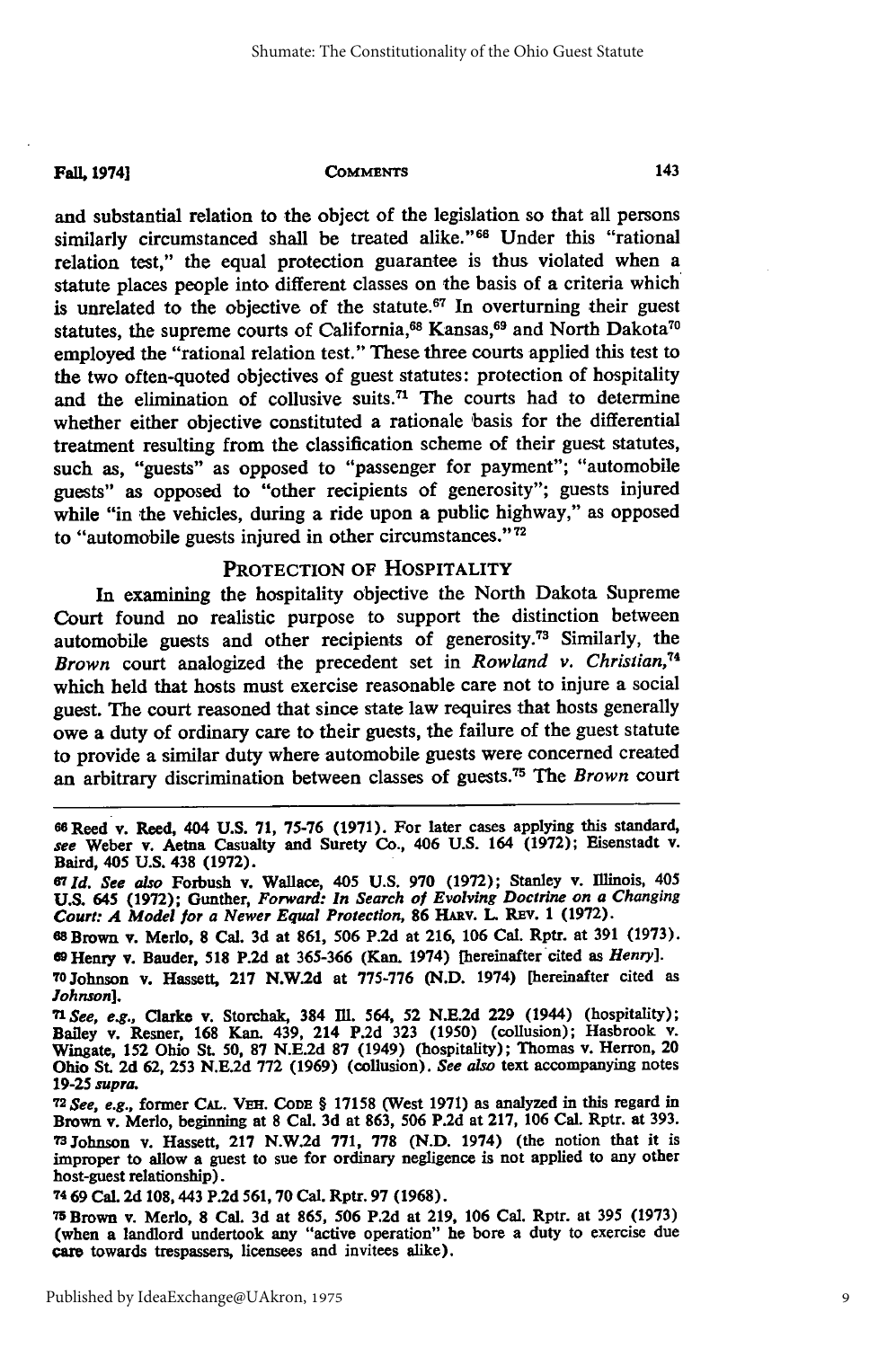144

#### **AKRON LAW REVIEW**

**[VOL 8:1**

concluded that however laudable the motives of a hospitable host or however generous his charity, it is irrational to reward that generosity **by** subjecting beneficiaries to a greater risk of uncompensated injury than is faced by other individuals.<sup>76</sup> As the Kansas Supreme Court pointed out, today's universal existence of personal liability insurance coverage eliminates the personal nature of a suit for damages and thus removes any inherent ingratitude in suing the host driver.<sup>77</sup> Under the abovementioned principles, courts are now holding that the guest statute's "hospitality" classification scheme is clearly arbitrary and unreasonable and therefore inconsistent with the dictates of the fourteenth amendment.<sup>78</sup>

# **COLLUSION**

In addressing the second proffered rationale justifying automobile guest statutes, courts have likewise concluded that this classification is unreasonable. While admitting that a small segment of automobile guests might file collusive lawsuits, the *Brown* court asserted that as written, their guest statute presented a classic case of an impermissibly overinclusive classification scheme, *i.e.,* the statute's classification imposed "a burden upon a wider range of individuals than are included in the class of those tainted with the mischief at which the law aims." 79 As the North Dakota Court reasoned:

A Guest Statute is no final answer to collusion. It is still possible for the dishonest to fabricate evidence to support the higher degree of fault required by the statute. As one example, it would be simple for a colluding host and guest to assert that payment had been made for the transportation or that the driver was intoxicated. In other cases we rely upon the standard remedy of perjury, the efficacy of cross examination, the availability of pre-trial discovery, and the good sense of juries to detect false testimony **if** it should occur. *We do not withdraw the remedy from all injured persons in order to avoid a rare recovery based on false testimony.80*

The *Brown* Court analogized the situation to that of the California doctrine concerning family immunity. Members of a family are not precluded from bringing suit against each other merely because of the possibility of collusion. Consistently, the court reasoned that "it is unreasonable to eliminate causes of action of an entire class of persons simply because some undefined portion of a designated class may file fraudulent lawsuits."<sup>81</sup> In any event, collusive suits seem more likely

*<sup>76</sup>Id.* at **871,** 506 P.2d at 223, 106 Cal. Rptr. at 399.

**<sup>77</sup>**Henry v. Bauder, **518 P.2d** 362, 369-370 (Kan. 1974).

*<sup>781</sup>d.* at 371; Johnson **v.** Hassett, **217** N.W.2d at 779; Brown v. Merlo, **8** Cal. **3d** at 867, 506 P.2d at 221, **106** Cal. Rptr. at 397.

**<sup>79</sup>**Brown v. Merlo, **8** Cal. 3d at 876, 506 P.2d at 227, 106 Cal. Rptr. at 403,

**<sup>80</sup>**Johnson **v.** Hassett, **217** N.W.2d 771, **778** (N.D. 1974) (emphasis added).

**<sup>81</sup>**Brown v. Merlo, **8** Cal. **3d** at **875, 506 P.2d** at **226, 106** Cal. Rptr. at 402,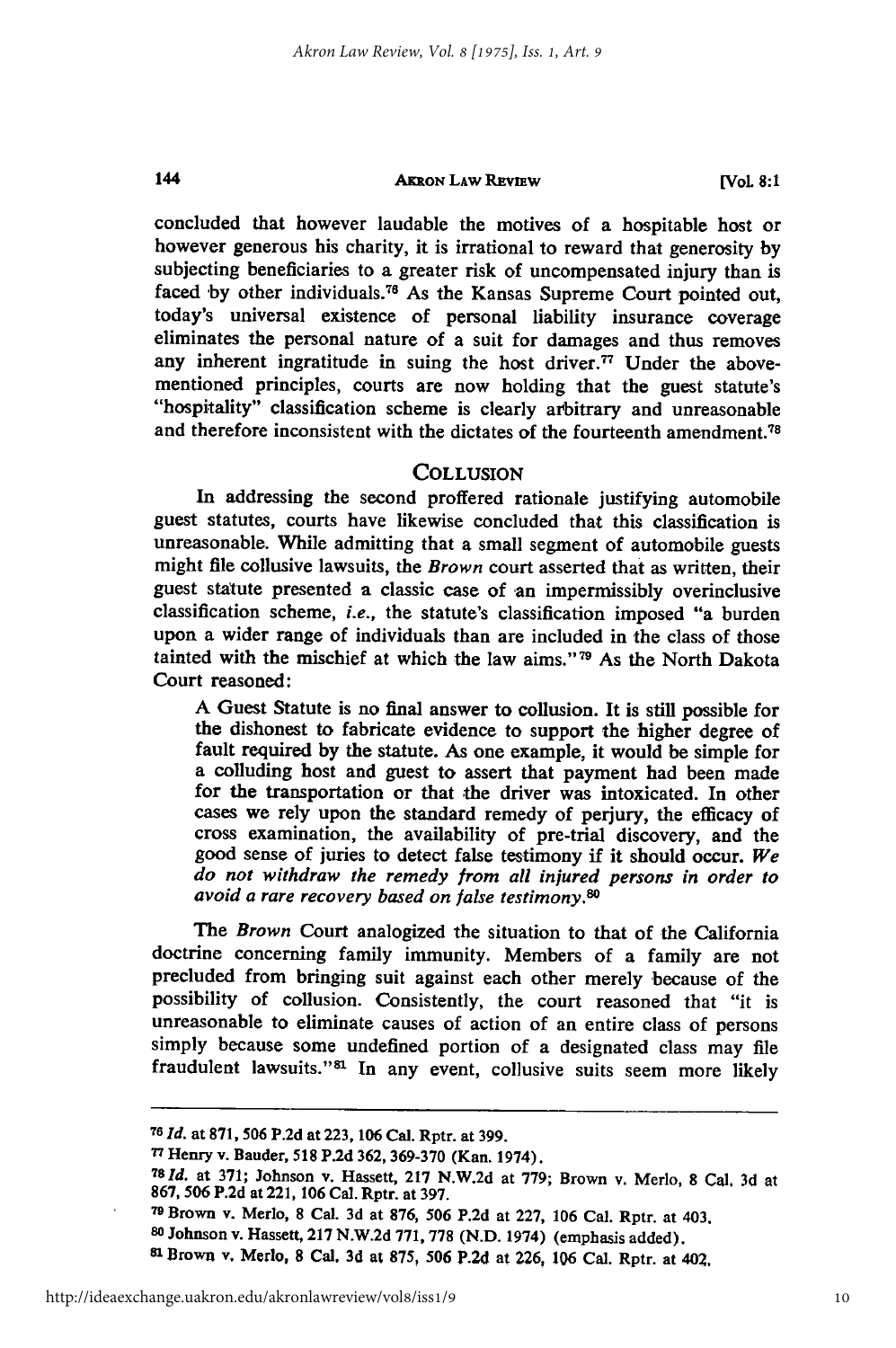#### Fall, 1974] **COMMENTS**

with family members as opposed to a host and guest in an automobile. Since members of a family can sue other members of the same family, there is neither a practical nor a compelling reason why a guest should be precluded from recovering from his automobile host driver.

Finally, the *Brown* court analyzed the statutory exceptions in the guest statute and pointed out:

The numerous statutory exceptions in the guest statute-making a guest's recovery turn on the mobility or immobility of the vehicle, the physical location of the guest in or outside the car or the physical location of the vehicle on the private or public highway--similarly bear "no discernible relationship" to the realities of life.<sup>82</sup>

# THE CONSTITUTIONALITY OF **THE** OHIO **STATUTE**

To this writer, it is difficult to dispute the fact that the Ohio automobile guest statute appears unconstitutional when analyzed in light of the recent guest statute decisions. Under Ohio statutory authority, "guests or business invitees are owed a duty of reasonable care **by** the owner or occupier of premises." 83 However, in Ohio, as was the case in California, Kansas, and North Dakota, automobile guests receive different treatment than other social guests. While the legislature may enact laws in derogation of the common law, the legislature is restrained to the extent that it must not act in an arbitrary or unreasonable manner.<sup>84</sup> As the ensuing discussion will demonstrate, under the equal protection "rational relation test," as applied to the proffered objectives **of** protecting hospitality and preventing fraud and collusion, the Ohio guest statute fails.<sup>85</sup>

Today, nine out of ten licensed drivers in Ohio have liability insurance.83 The typical guest statute case is that of the driver who offers his friend a ride to work or invites him out to dinner, and negligently drives him into a collision. The driver and his insurance company hide behind the statute and step out of the picture while the guest is left alone to bear the loss. In the words of Professor Prosser: "[i]f this is good social policy, it at least appears under a novel front."<sup>87</sup> And as mentioned earlier, with the advent of almost universal personal liability coverage there is less "ingratitude" in suing the host driver.83

145

**<sup>82</sup>***Id.* at **882, 106** Cal. Rptr. at 407, **506 P.2d** at **231.**

**<sup>3</sup> Omio REv. CODE ANN.** § 4561.15.1 (Page **1953).**

*<sup>84</sup>See, e.g.,* Fleischman v. Flowers, **25** Ohio St. **2d 131, 267 N.E.2d 318 (1971);** Vest, a minor v. Kramer, **158** Ohio **St. 78, 107 N.E.2d 105 (1952);** Miller v. Fairley, 141 Ohio St. **327,** 48 **N.E.2d 217** (1943).

*<sup>85</sup> See* accompanying text to notes **66-72** *supra.*

**<sup>88</sup> U.S.** Dept. of Transportation, FEDERAL **CASUALTY** AND **SURETY BULLETrN 3 (1973). 87 PROSSER,** *supra* note **19** at **187.**

**<sup>88</sup>***See* accompanying text to notes **76** and **77** *supra.*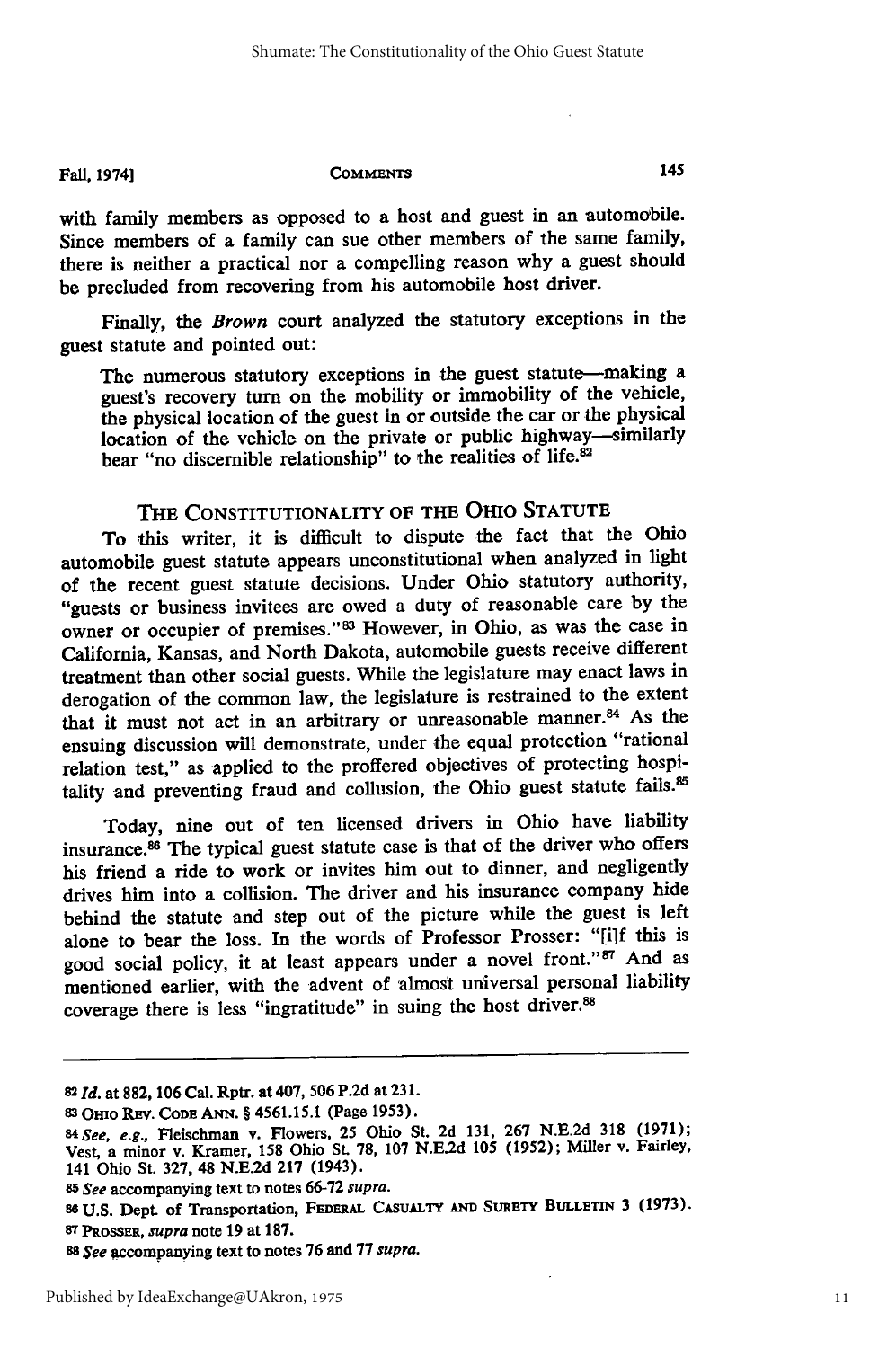#### **AKRON LAw REvIEw**

**[Vol 8:1**

In Avellone v. St. John's Hospital,<sup>89</sup> the Ohio Supreme Court overturned the charitable immunity doctrine, noting that the prevalence of liability insurance helped change this public policy. The Court reasoned:

The law's emphasis ordinarily is on liability.... The rule of ordinary immunity is out of step with the general trend of legislative and judicial policy in distributing losses incurred by individuals through the operation of an enterprise among all who benefit by it rather than in leaving them wholly to be borne by those who sustain them.<sup>90</sup>

As in *Brown, Henry, and Johnson,* one would expect the Ohio Supreme Court to refute the "hospitality" rationale of the guest statute.

In declaring its guest statute unconstitutional the California court had the benefit of having its state courts previously reject the "collusive suit rationale" in overturning its family immunity doctrine.<sup>91</sup> Although Ohio has maintained its family immunity doctrine on the rationale of avoiding collusion between family members,<sup>92</sup> as between driver and guest, such rationale is not persuasive for two reasons. First, there is less of a fiduciary relationship between driver and guest. Second, the host driver and guest passenger need only state that compensation in some form was rendered to circumvent the statute. As an Ohio judge once observed:

The argument that the difference in Guest Statute liability as between paying and non-paying occupants of motor vehicles is necessary to prevent fraud seems patently to shift the fraudulent potential from bogus liability to pretended payments. Obviously, the latter has the greater susceptibility to mendacious manipulation because it can be contrived with no chance whatever for third party witnesses to be present or objective facts to be adduced, a point reflecting the capricious nature of the distinction.<sup>93</sup>

Apparently then, the assertion of payment by the guest and the driver presents a simple and totally effective method of avoiding the application of the provisions of the guest statute. Further, parties denied recovery by the guest statute would logically only include those whose sense of fair play and honesty would inherently contradict the collusiveness rationale. As pointed out in *Klein:* "It would be a sad commentary on the law if we were to admit that the judicial processes are so ineffective that we must deny relief to a person otherwise entitled simply because in some future case a litigant may be guilty of fraud or collusion."<sup>94</sup>

146

**<sup>89 165</sup>** Ohio St. 467, 135 **N.E.2d** 410 (1956).

*<sup>90</sup> Id.* at 476-77, 135 **N.E.2d** at 416.

*<sup>91</sup>See, e.g.,* Klein **v.** Klein, **58** Cal. **2d 692, 376 P.2d 70, 26** Cal. Rptr. 102 **(1962)** [hereinafter cited as *Klein].*

*<sup>92</sup> See* Lyons **v.** Lyons, 2 Ohio St. **2d** 243,208 **N.E.2d** 533 **(1965).**

<sup>93</sup> Roetzel **v.** Fortune, Case No. **31211** (Cuyahoga County Ct. **App. 1973)** (Day, **J.,** dissenting).

**<sup>94 58</sup>** Cal. **2d 692, 376 P.2d 70,26** Cal. Rptr. 102 **(1962),**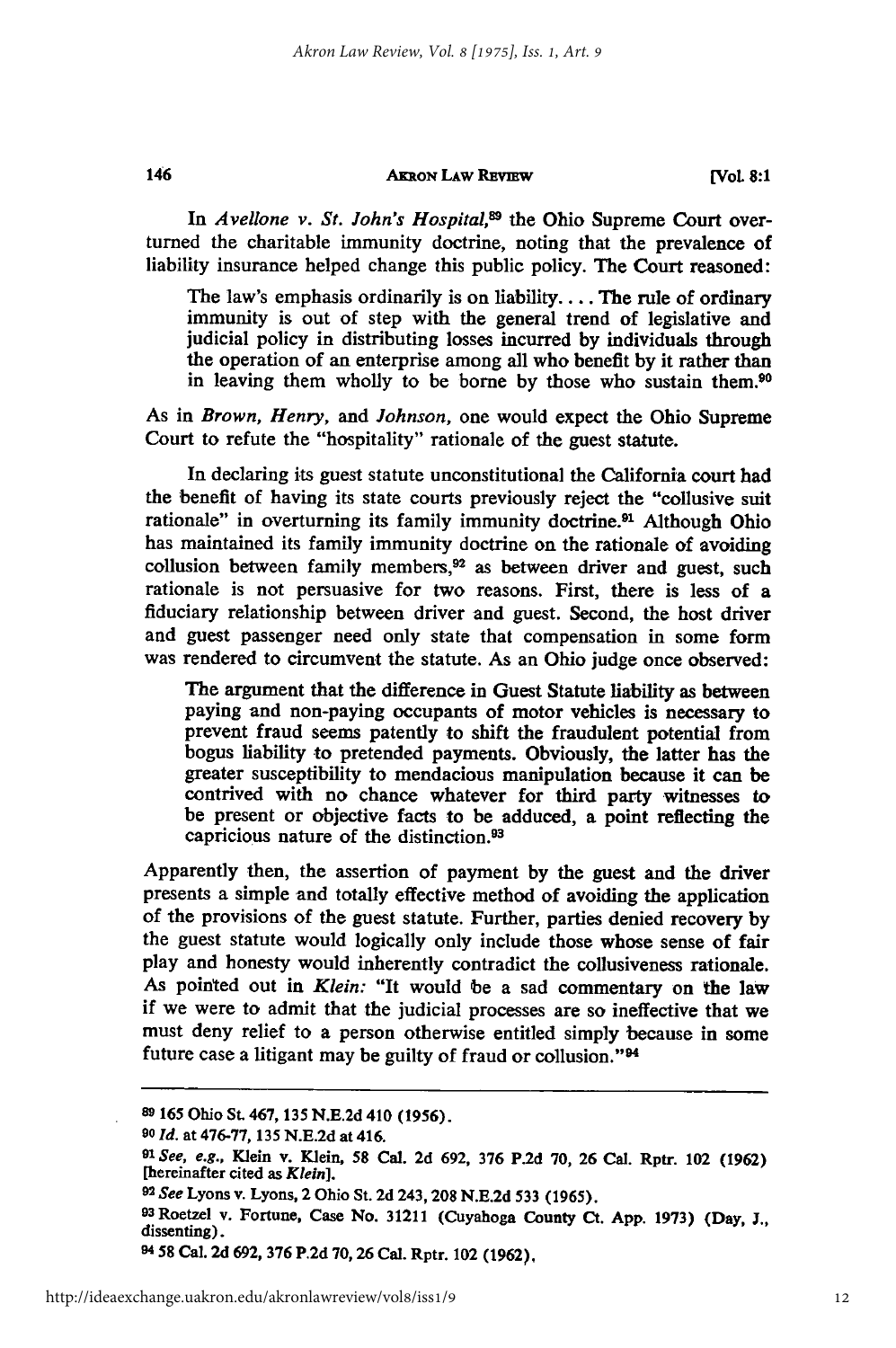#### Fall. 1974] **COMMENTS**

Courts in states having no guest statute have refused to apply the guest act of another state.95 In the words of one state's chief justice:

Finally, we conclude that our rule is preferable to that of Vermont. The automobile guest statutes were enacted in about half the states, in the 1920's and early 1930's as a result of vigorous pressure **by** skillful proponents. Legislative persuasion was largely in terms of guest relationships (hitchhikers) and uninsured personal liabilities that are no longer characteristic of our automotive society.... The problems of automobile accident laws then were not what they are today. New Hampshire never succumbed to this persuasion. No American state has newly adopted a guest statute for many years. Courts of states which did adopt them are today construing them much more narrowly, evidencing their dissatisfaction with **them...** though still on the books, they contradict the spirit of the times.<sup>96</sup>

In fact, no automobile guest statutes have been enacted since **1939.9** One must ponder the question of whether such statutes were a product of a particular era, and are no longer needed. As this discussion has hopefully demonstrated, current case law strongly supports the contention that automobile guests statutes are an unconstitutional denial of the equal protection of the laws.

Presently, a case challenging the constitutionality of the Ohio guest statute is docketed before the Ohio Supreme Court.<sup>98</sup> Although the court may well defer to the legislature on this issue, it appears to have enough cogent and convincing rationale at its disposal to put the Ohio Guest Statute to rest in an era which certainly must regard it as an anachronism.

ALEX **SHUMATE**

**<sup>95</sup>***Eg.,* Clark v. Clark, **107 N.H.** 351, 222 **A.2d** 205 **(1966).** For other cases declining to enforce the guest laws of other states, *see* Kopp v. Rechtzegel, **273** Minn. 441, 141 **N.W.2d 526 (1966);** Mellk v. Sarahson, 49 **N.J. 226,** 229 **A.2d 625 (1967);** Babcock v. Jackson, 12 **N.Y.2d** 473, 240 **N.Y.S.2d** 743, **191 N.E.2d (1963);** Wilcox v. Wilcox, **26** Wis. **2d 617, 133 N.W.2d** 408 **(1965).**

**<sup>96</sup>**Clark v. Clark, **107 N.H. 351, 358,** 222 **A.2d 205,** 210 **(1966).**

**<sup>91</sup>***See* Comment, *Judicial Nullification of Guest Statutes,* 41 **S. CAL.** L. Rav. **884, 889-901 (1968).**

*<sup>9</sup>s Berisford v. Sells,* Case No. **74-307** (Ohio Supreme Ct., filed April 4, 1974).